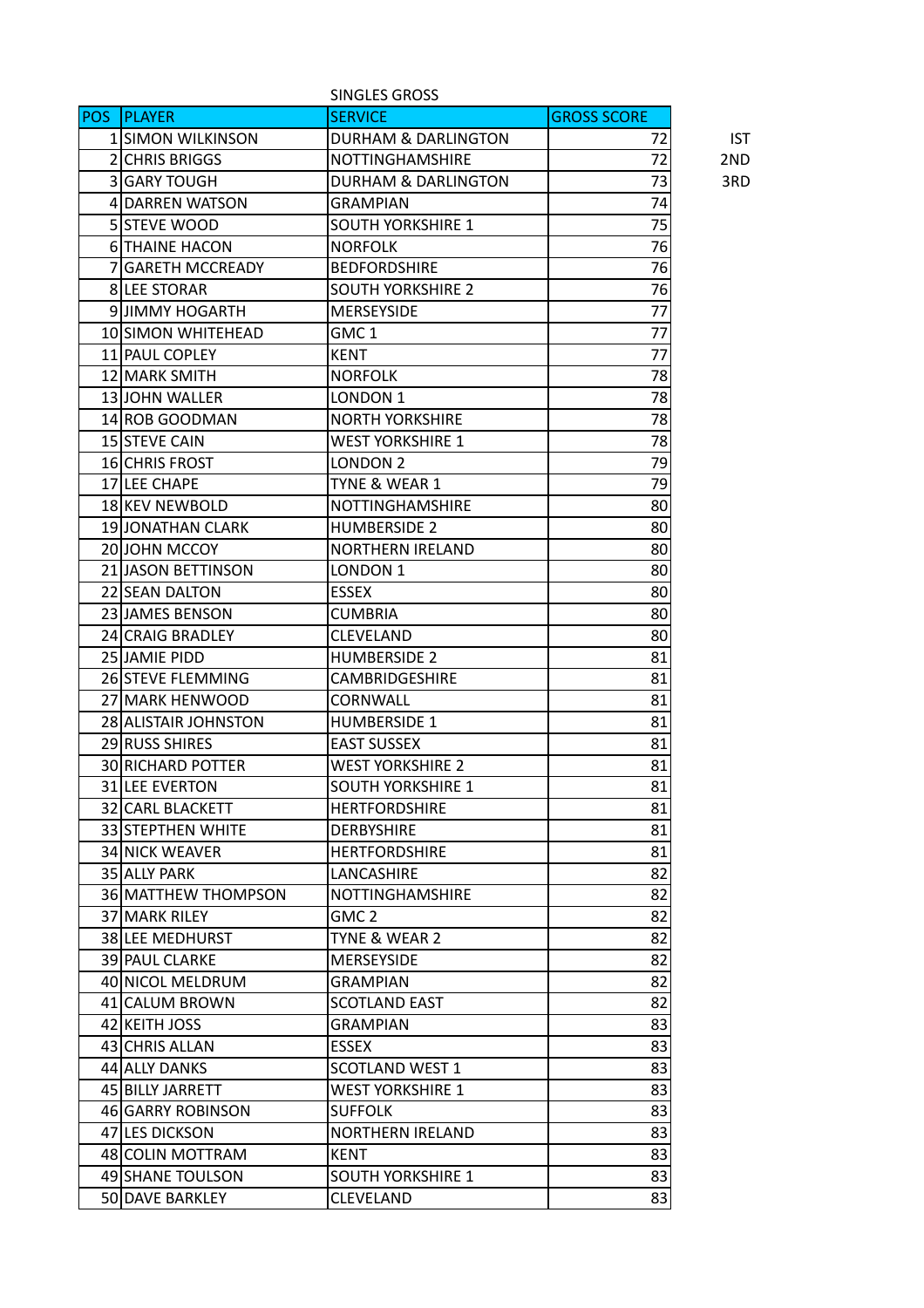| 51 JOHN MUSTO                      | <b>WEST YORKSHIRE 3</b>                          | 83       |
|------------------------------------|--------------------------------------------------|----------|
| 52 DEAN FAULKNER                   | <b>AVON</b>                                      | 84       |
| 53 PAUL JOY                        | <b>CAMBRIDGESHIRE</b>                            | 84       |
| 54 TIM LEDDY                       | <b>WEST YORKSHIRE 1</b>                          | 84       |
| 55 MATT BEAKEN                     | LEICESTERSHIRE                                   | 84       |
| 56 KENNY BRYAN                     | <b>SCOTLAND WEST 1</b>                           | 84       |
| 57 GARETH HAWKES                   | <b>AVON</b>                                      | 84       |
| 58 COLIN LAWSON                    | <b>SCOTLAND WEST 1</b>                           | 84       |
| 59 CARL KIMMINS                    | LANCASHIRE                                       | 85       |
| 60 MIKE BURNSIDE                   | <b>STAFFORDSHIRE</b>                             | 85       |
| 61 MARTIN CLEVERLEY                | CORNWALL                                         | 85       |
| 62 DAVE HUTCHINSON                 | <b>DERBYSHIRE</b>                                | 85       |
| 63 MARTIN LEWIS                    | <b>BEDFORDSHIRE</b>                              | 85       |
| 64 MARTIN WESTBROOK                | KENT                                             | 85       |
| 65 NEIL MCFADYEN                   | <b>CUMBRIA</b>                                   | 85       |
| 66 SEAN CARLEY                     | <b>HUMBERSIDE 1</b>                              | 85       |
| 67 LEE SCHOFIELD                   | <b>SOUTH YORKSHIRE 1</b>                         | 85       |
| 68 KEVIN CANHAM                    | <b>EAST SUSSEX</b>                               | 85       |
| 69 DAVE WALL                       | <b>DERBYSHIRE</b>                                | 85       |
| 70 DAVY NOBLE                      | SCOTLAND WEST 1                                  | 85       |
| 71 STEVE TALBOT                    | <b>WEST YORKSHIRE 2</b>                          | 85       |
| 72 MATT DOBSON                     | <b>NORTH YORKSHIRE</b>                           | 86       |
| 73 NIGEL BRAND                     | <b>LEICESTERSHIRE</b>                            | 86       |
| 74 IAN BROWN                       | <b>SUFFOLK</b>                                   | 86       |
| 75 BRENDY BROWN                    | <b>NORTHERN IRELAND</b>                          | 86       |
| 76 ANDY POTHECARY                  | AVON                                             | 86       |
| 77 ZACH OSTA                       | <b>WEST YORKSHIRE 2</b>                          | 86       |
| 78 NAIRN MCINTOSH                  | LONDON <sub>1</sub>                              | 86       |
| 79 MARC BERRESFORD                 | <b>DERBYSHIRE</b>                                | 86       |
| 80 DAVID WILSON                    | <b>SCOTLAND EAST</b>                             | 87       |
| 81 MICKY KEEPIN                    | AVON                                             | 87       |
| 82 RICHARD SMITH                   | LONDON <sub>2</sub>                              | 87       |
| 83 WAYNE CARTMEL                   | <b>CUMBRIA</b>                                   | 87       |
| 84 STEVE TURNBULL                  | <b>EAST SUSSEX</b>                               | 87       |
| 85 CARL GLEAVES                    | GMC <sub>1</sub>                                 | 87       |
| 86 COLIN JONES                     | <b>DURHAM &amp; DARLINGTON</b>                   | 87       |
| 87 CARL LLOYD                      | MID & WEST WALES                                 | 87       |
| 88 PAUL HILLABY                    | <b>NORTH YORKSHIRE</b>                           | 87       |
| 89 KEV ROBERTSON                   | <b>SCOTLAND EAST</b>                             | 87       |
| 90 PETE BALLARD                    | <b>ESSEX</b>                                     | 87       |
| 91 DAVE MAKIE                      | <b>SUFFOLK</b>                                   | 87       |
| 92 NEIL SPRATT                     | <b>WEST YORKSHIRE 1</b>                          | 88       |
| 93 MARTIN EDEY                     | <b>ESSEX</b>                                     | 88       |
| 94 DOMINICO SOZZO                  | <b>BEDFORDSHIRE</b>                              | 88       |
| 95 SCOTT JONES                     | KENT                                             | 88       |
|                                    |                                                  |          |
| 96 MARTIN BORTHWICK                | TYNE & WEAR 2                                    | 88       |
| 97 PHIL WRIGHT                     | TYNE & WEAR 1                                    | 88       |
| 98 PHIL HOARE                      | <b>CORNWALL</b>                                  | 89       |
| 99 PAT HOWDLE                      | <b>HUMBERSIDE 2</b>                              | 89       |
| 100 CHRIS DUGGAN                   | <b>WEST YORKSHIRE 3</b>                          | 89       |
| 101 MICK SHOULER<br>102 PAUL ADAMS | <b>SOUTH YORKSHIRE 2</b><br><b>HERTFORDSHIRE</b> | 89<br>89 |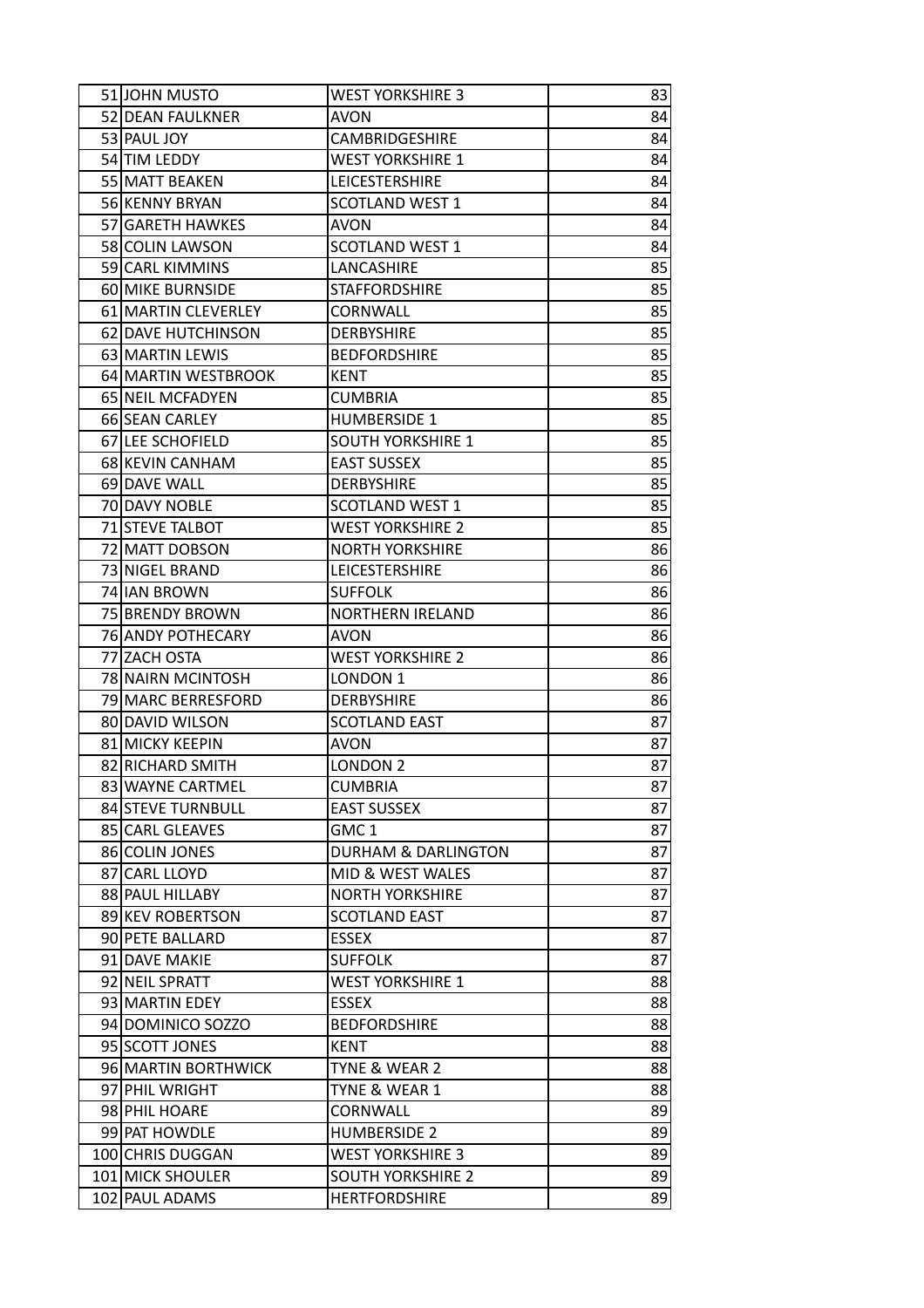| 103 RITCHIE EVANS      | MID & WEST WALES                | 89  |
|------------------------|---------------------------------|-----|
| 104 KENNY EWEN         | <b>GRAMPIAN</b>                 | 89  |
| 105 CHRIS REA          | TYNE & WEAR 2                   | 89  |
| 106 CARL GILLESPIE     | <b>WEST YORKSHIRE 2</b>         | 89  |
| 107 DAVE BELL          | <b>CLEVELAND</b>                | 89  |
| 108 LEE DIGWEED        | <b>HERTFORDSHIRE</b>            | 89  |
| 109 DAVE HUNT          | <b>HEREFORD &amp; WORCESTER</b> | 90  |
| 110 STEWART PATTERSON  | <b>SCOTLAND WEST 2</b>          | 90  |
| 111 MARK NICHOLLS      | CORNWALL                        | 90  |
| 112 GRANT MORROW       | <b>SOUTH YORKSHIRE 1</b>        | 90  |
| 113 GARY PARKER        | GMC <sub>1</sub>                | 90  |
| 114 ADY THOMPSON       | NOTTINGHAMSHIRE                 | 90  |
| 115 BOB CLEAVER        | <b>WEST MIDS</b>                | 90  |
| 116 NICK CONGRAVE      | <b>WEST MIDS</b>                | 90  |
| 117 STEVIE HUNTER      | <b>SCOTLAND WEST 1</b>          | 90  |
| 118 GARRY TEASDALE     | TYNE & WEAR 2                   | 91  |
| 119 DIRK ORD           | TYNE & WEAR 1                   | 91  |
| 120 DAVE SAIF          | <b>SOUTH YORKSHIRE 2</b>        | 91  |
| 121 GORDON BROWN       | <b>SCOTLAND EAST</b>            | 91  |
| 122 GARY HAMER         | LANCASHIRE                      | 91  |
| 123 COLIN CLARK        | <b>SCOTLAND WEST 2</b>          | 91  |
| 124 PAUL CLARK         | MERSEYSIDE                      | 91  |
| 125 LEE LOMAS          | GMC <sub>1</sub>                | 92  |
| 126 ANDY SMITH         | CLEVELAND                       | 92  |
| 127 DARREN HANDY       | <b>HEREFORD &amp; WORCESTER</b> | 92  |
| 128 TONY LESLIE        | LONDON <sub>1</sub>             | 92  |
| 129 PAUL CAMPION       | <b>STAFFORDSHIRE</b>            | 93  |
| 130 STUART WOLFE       | LEICESTERSHIRE                  | 93  |
| 131 JIMMY LAGAN        | <b>NORTH YORKSHIRE</b>          | 93  |
| 132 DAMIAN SHERRINGTON | <b>BEDFORDSHIRE</b>             | 93  |
| 133 DAVE BARNSLEY      | <b>HUMBERSIDE 2</b>             | 94  |
| 134 NICK BIRD          | <b>WEST MIDS</b>                | 94  |
| 135 ALAN BAKER         | <b>WEST MIDS</b>                | 94  |
| 136 MARK SHEA          | <b>STAFFORDSHIRE</b>            | 94  |
| 137 JAS SOKHAL         | <b>STAFFORDSHIRE</b>            | 95  |
| 138 KEVIN PEARSON      | LEICESTERSHIRE                  | 95  |
| 139 STUART RUSHBROOK   | <b>NORFOLK</b>                  | 95  |
| 140 BRIAN KENDALL      | <b>HEREFORD &amp; WORCESTER</b> | 95  |
| 141 MARTIN O'BRIEN     | <b>SCOTLAND WEST 2</b>          | 95  |
| 142 JAMIE REES         | MID & WEST WALES                | 96  |
| 143 ANDY DAWSON        | GMC <sub>2</sub>                | 96  |
| 144 JOHN SPENCER       | LANCASHIRE                      | 97  |
| 145 CHRIS BANCROFT     | <b>DURHAM &amp; DARLINGTON</b>  | 97  |
| 146 BRUCE PARCELL      | <b>CAMBRIDGESHIRE</b>           | 98  |
| 147 PAUL HESFORD       | GMC 2                           | 98  |
| 148 RYAN GARNHAM       | <b>EAST SUSSEX</b>              | 98  |
| 149 TONY MARKEY        | <b>MERSEYSIDE</b>               | 98  |
| 150 STEVE FINCHER      | <b>HEREFORD &amp; WORCESTER</b> | 98  |
| 151 RICKY BRADDON      | <b>NORFOLK</b>                  | 98  |
| 152 DANNY HAGUE        | <b>HUMBERSIDE 1</b>             | 99  |
| 153 GRAHAM JACKSON     | MID & WEST WALES                | 101 |
| 154 TOM HARVEY         | <b>EAST SUSSEX</b>              | 101 |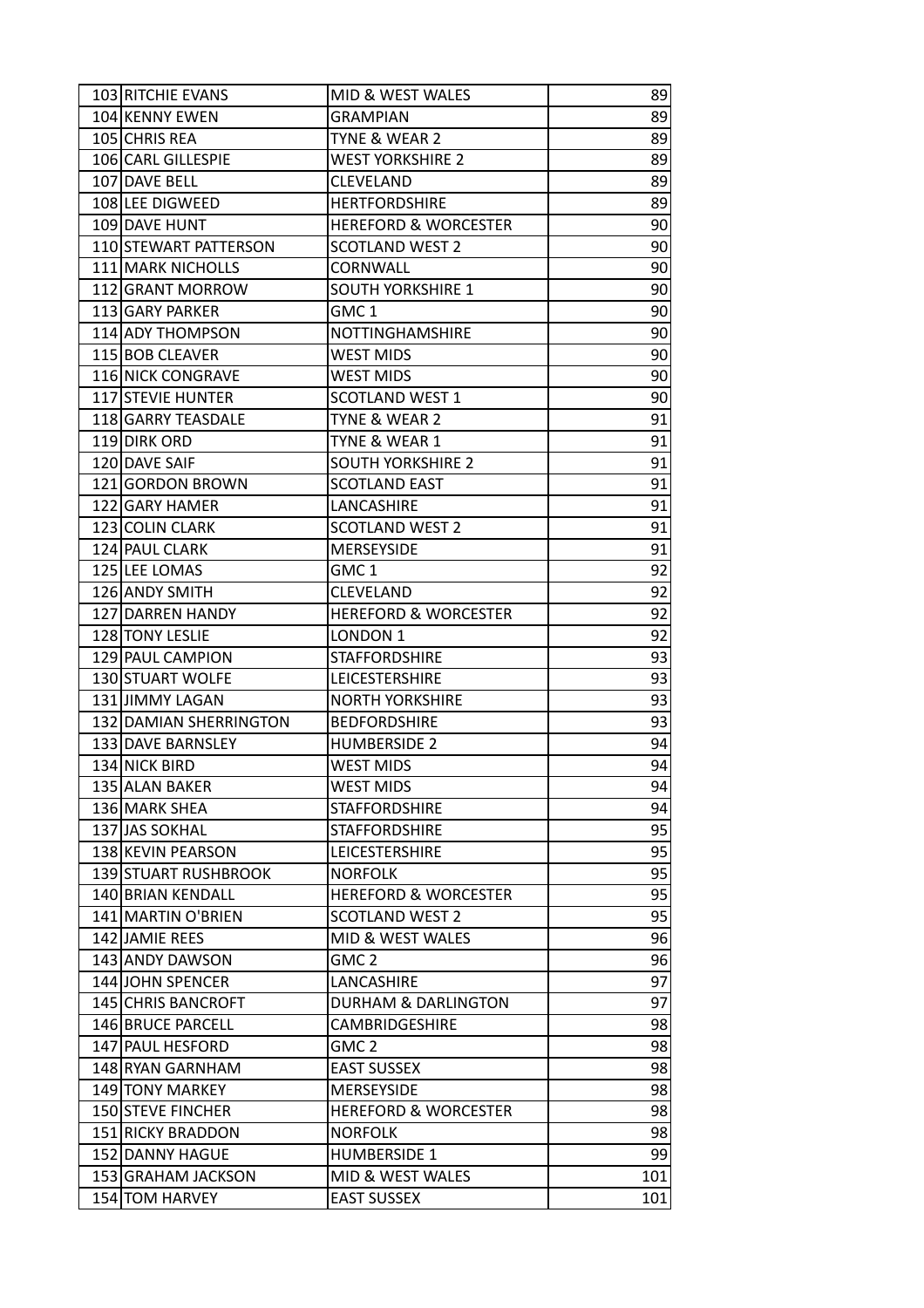|     | 155 JOE SHEPHERD       | <b>CUMBRIA</b>          | 102 |
|-----|------------------------|-------------------------|-----|
|     | 156 JAMES WOOD         | <b>LONDON 2</b>         | 103 |
|     | 157 KEITH WOODHAMS     | <b>MERSEYSIDE</b>       | 103 |
|     | 158 GLENN HUNTER       | <b>NORTHERN IRELAND</b> | 103 |
|     | 159 STEPHEN CARRUTHERS | TYNE & WEAR 1           | 104 |
|     | 160 SCOTT COATES       | <b>WEST YORKSHIRE 2</b> | 107 |
|     | 161 MATT SINCLAIR      | LONDON <sub>2</sub>     | 109 |
|     | 162 JED HOWARTH        | GMC <sub>2</sub>        | DQ  |
|     | 163 ANDY SHAW          | <b>WEST YORKSHIRE 3</b> | N/A |
|     | 164 MICK PERCIVAL      | CAMBRIDGESHIRE          | N/A |
| 165 |                        |                         |     |
| 166 |                        |                         |     |
| 167 |                        |                         |     |
| 168 |                        |                         |     |
| 169 |                        |                         |     |
| 170 |                        |                         |     |
| 171 |                        |                         |     |
| 172 |                        |                         |     |
| 173 |                        |                         |     |
| 174 |                        |                         |     |
| 175 |                        |                         |     |
| 176 |                        |                         |     |
| 177 |                        |                         |     |
| 178 |                        |                         |     |
| 179 |                        |                         |     |
| 180 |                        |                         |     |
| 181 |                        |                         |     |
| 182 |                        |                         |     |
| 183 |                        |                         |     |
| 184 |                        |                         |     |
| 185 |                        |                         |     |
| 186 |                        |                         |     |
| 187 |                        |                         |     |
| 188 |                        |                         |     |
| 189 |                        |                         |     |
| 190 |                        |                         |     |
| 191 |                        |                         |     |
| 192 |                        |                         |     |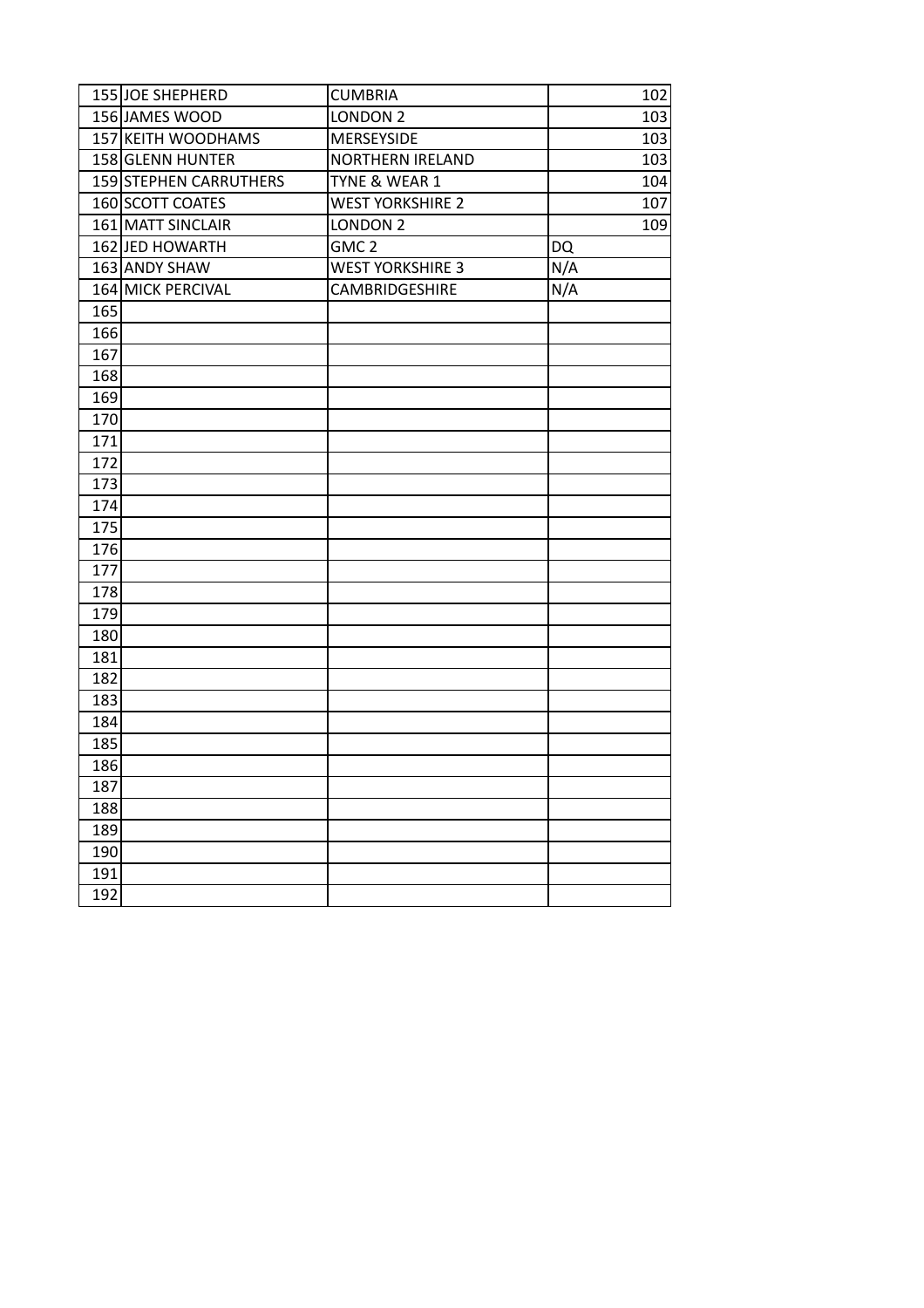| <b>WINNERS</b>         |                      |  |
|------------------------|----------------------|--|
| <b>GARETH MCCREADY</b> | <b>IBEDFORDSHIRE</b> |  |
| ISIMON WHITEHEAD       | IGMC 1               |  |
| <b>IMARK SMITH</b>     | <b>INORFOLK</b>      |  |